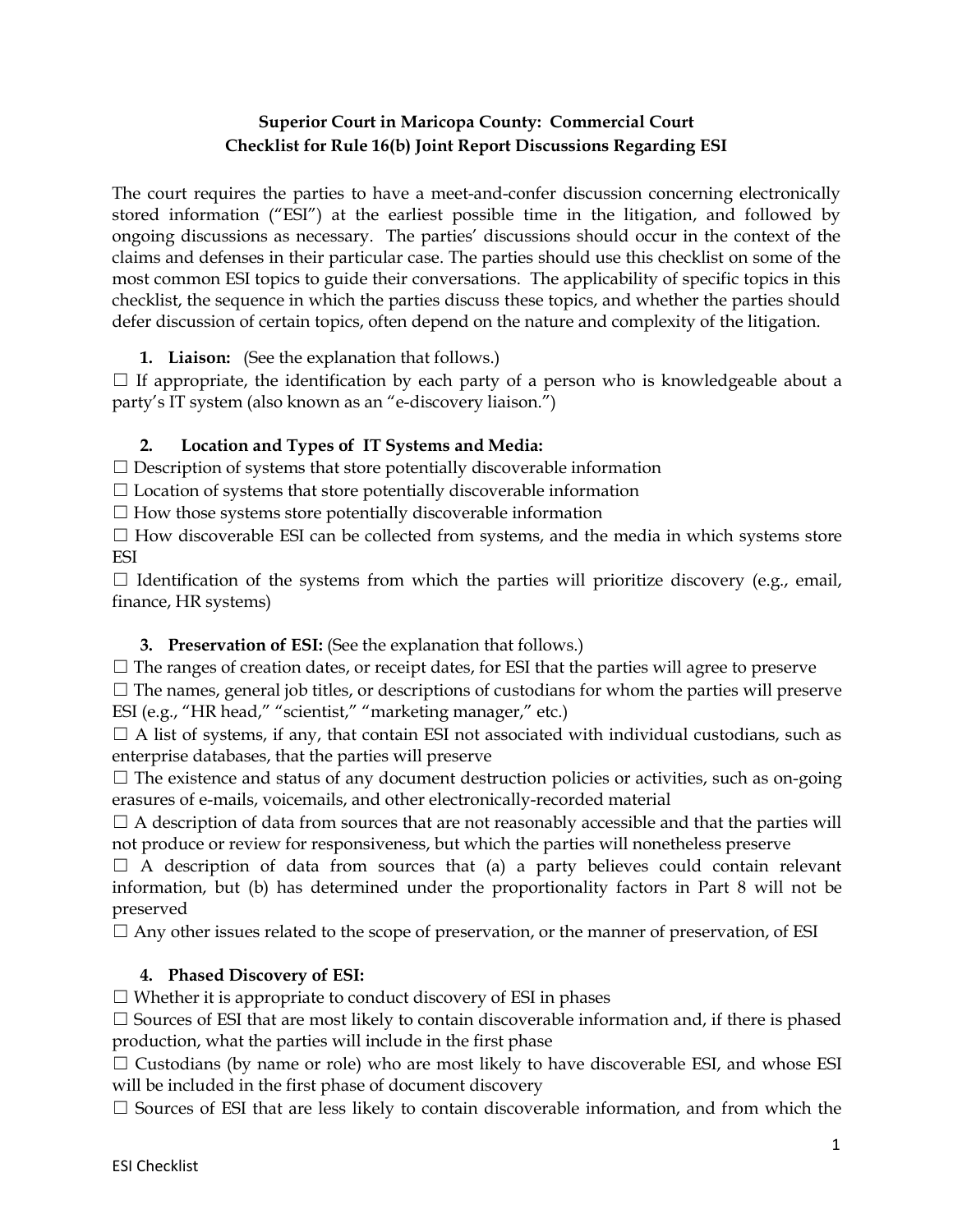parties will postpone or avoid discovery

 $\Box$  Custodians (by name or role) who are less likely to have discoverable information, and from whom the parties will postpone or avoid discovery

 $\Box$  The interaction between document requests under Rule 34 and the ESI methods or protocols of production agreed upon by the parties

### **5. Search for ESI:**

 $\Box$  The time period during which discoverable information was most likely created or received  $\Box$  The search protocols or methods, including specific words or phrases – or other methodology

– that will be used to identify discoverable ESI and filter out ESI that is not subject to discovery  $\Box$  Whether the parties should use Technology Assisted Review ("TAR"), such as predictive coding, to reduce the costs and time for filtering and reviewing ESI

 $\Box$  The quality control method that the producing party will use to evaluate whether production is missing relevant ESI or contains substantial amounts of irrelevant ESI

#### **6. Production of ESI:**

 $\Box$  The formats (for example, PDF-searchable, TIFF, native, Load Files, paper, or combinations of the foregoing) in which the parties will produce structured ESI (database, collaboration sites, etc.)

 $\Box$  The formats (see the preceding checkbox) in which the parties will produce unstructured ESI (email, word processing, presentations, etc.)

 $\Box$  The extent, if any, to which the parties will produce metadata, and if so, the fields of metadata the parties will produce

 $\Box$  The production format(s) that will ensure that when ESI is produced, any of its inherent searchability is not degraded

 $\Box$  Whether to engage in deduplication, denisting, or other filtering methods

#### **7. Privilege Considerations:** (See the explanation that follows.)

 $\Box$  How the parties will handle the production of privileged or work product protected information

 $\Box$  Whether the parties can agree upon alternative ways to identify documents that are withheld on grounds of privilege or work product, such as identification by category, to reduce the burdens of identification

 $\Box$  Whether the parties will enter into a stipulation and order under Rule 502(d) of the Arizona Rules of Evidence that addresses inadvertent or agreed production, or whether a party will file a motion to address these issues

#### **8. Proportionality and Costs under Rule 26(b)(1)(C):**

 $\Box$  The nature and the amount of the claims made by the parties

 $\Box$  The nature and scope of burdens associated with proposed discovery and preservation of ESI

 $\Box$  The importance of particular issues at stake in the litigation as they relate to ESI

- $\Box$  The likely benefit of the proposed discovery
- $\Box$  Limitations on the parties' resources

 $\Box$  Placing limits on the scope of preservation, or other cost-saving measures

 $\Box$  Costs that the parties agree to share, or will shift, to reduce overall ESI discovery expenses,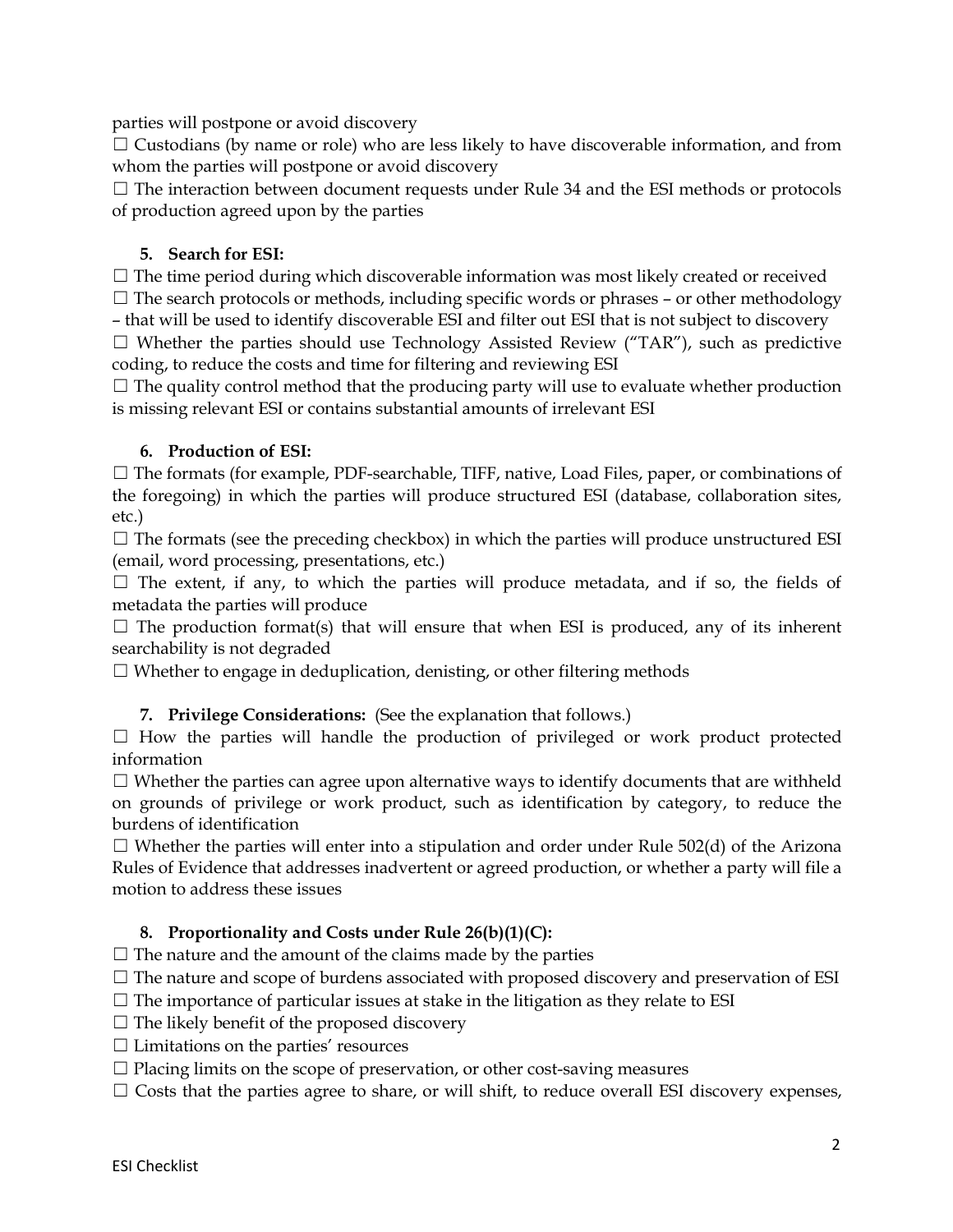such as using a common electronic discovery vendor, a shared document repository, or other cost-saving measures

### **The Court's Explanations Regarding the Checklist**

**Generally:** The court requires the parties to meet and confer about discovery of ESI at the earliest reasonable stage of litigation. Early discussion will assist the parties in efficiently requesting and responding to ESI discovery, it will reduce costs and delay, and it will assist the court in the event the parties are unable to resolve a dispute concerning ESI. ESI discovery as used in this checklist encompasses affirmative obligations of the parties to disclose ESI even in the absence of a specific discovery request.

**Cooperation:** The court requires the parties to cooperate on issues relating to the preservation, collection, search, review, and production of ESI. Conducting discovery in a cooperative manner is compatible with zealous representation. Note also that Rule 1 of the Rules of Civil Procedure requires construction of the rules "to secure the just, speedy, and inexpensive determination of every action."

**Liaison:** In some cases, the parties' meet and confer sessions will be aided by the participation of e-discovery liaisons. Each party in those cases should designate an e-discovery liaison who is knowledgeable about, and responsible for discussing, ESI. The e-discovery liaison could be an attorney (either in-house or outside counsel), an employee of a party, or a third-party consultant. "Knowledgeable" means that this liaison will:

- (a) Be familiar with the technical aspects of e-discovery in the case, including electronic document storage, organization, retrieval technology, and search methodology;
- (b) Know about the location, nature, accessibility, and format of ESI in the case, and the collection, search for, and production of that ESI, or have access to others who know;
- (c) Be familiar with, or be able to learn about, the party's electronic systems and capabilities in order to explain those systems and to answer related questions;
- (d) Be familiar with the party's e-discovery requests;
- (e) Be prepared to participate in e-discovery dispute resolution in order to limit the need for court intervention.

**Preservation:** A party is not required to use a preservation letter to notify another party of the preservation obligation. However, if a party uses a preservation letter, the court discourages the use of overbroad letters. Instead, such a letter should provide as much detail as possible, such as the names of parties, a description of claims, potential witnesses, the relevant time period, sources of ESI the sending party knows or believes are likely to contain relevant information, and any other information that might assist the receiving party in determining what information to preserve.

**Privilege:** When discussing privilege and work product, the parties should consider Rule  $25.1(f)(2)$ , which provides: